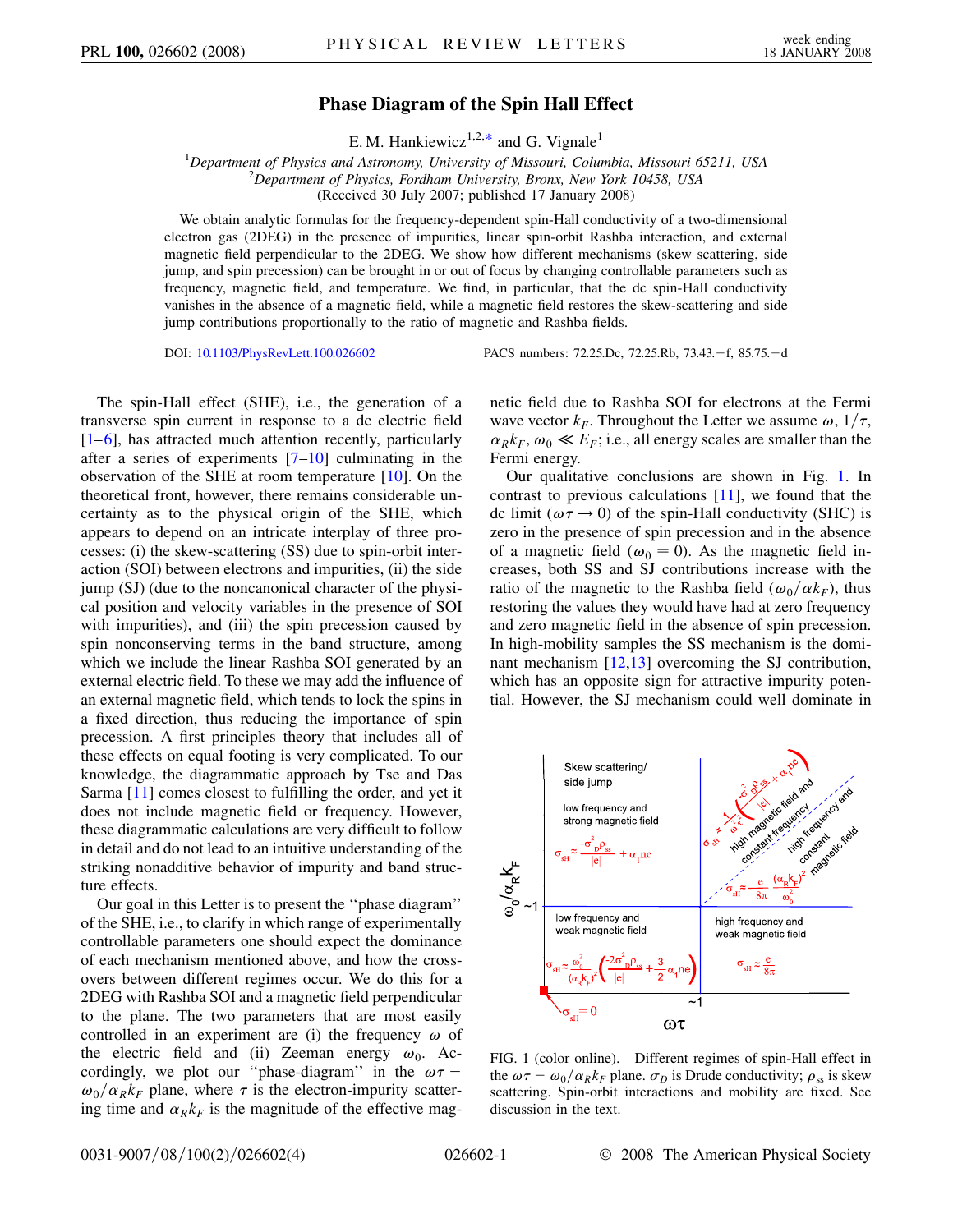low-mobility samples. As discussed in Ref. [\[13](#page-3-7)], the mobility can be controlled to some extent by changing the temperature *T*, and this allows one in principle to tune between SS and SJ contributions. For this reason we use the label SS/SJ for the left side of diagram, where  $\omega \tau \ll 1$ . In the ac regime ( $\omega \tau \gg 1$ ) and for low magnetic field impurities become irrelevant, leaving room for the intrinsic SHE with "universal" conductivity  $e/8\pi$  [\[4\]](#page-3-8). Finally, in the ac regime and at high magnetic field the SHC declines to zero in different manners depending on whether  $\omega \tau$  or the magnetic field is kept constant as shown in Fig. [1.](#page-0-0)

In what follows we describe the main points of our new theoretical approach, which enables us to calculate the spin-Hall conductivity in different regions of the parameter space and to derive simple analytic formulas describing the crossovers between different regimes.

Our model is defined by the Hamiltonian

<span id="page-1-2"></span>
$$
\hat{H} = \sum_{i=1}^{N} \left\{ \frac{\hat{p}_i^2}{2m^*} + V(\hat{\vec{r}}_i) + \frac{\alpha_R}{\hbar} (\hat{p}_{iy}\hat{S}_{ix} - \hat{p}_{ix}\hat{S}_{iy}) + \frac{\alpha_1}{\hbar} [\hat{p}_{ix}\nabla_y V(\hat{\vec{r}}_i) - \nabla_x V(\hat{\vec{r}}_i)\hat{p}_{iy}] \hat{S}_{iz} + \omega_0 \hat{S}_{iz} \right\}.
$$
\n(1)

Besides the kinetic energy and the usual electron-impurity potential  $V(\hat{r}_i)$ , we have *two* distinct spin-orbit couplings. The  $\alpha_1$  coupling between the electrons and the impurities conserves the *z* component of the spin and is responsible for SS and the SJ effects. The  $\alpha_R$  coupling—also known as Rashba coupling—creates a momentum-dependent magnetic field in the plane, which breaks the conservation of *Sz* and causes spin precession. This term is responsible, under appropriate conditions, for the intrinsic contribution to SHE. Finally, we have included a magnetic field perpendicular to the plane. The Zeeman splitting,  $\omega_0$ , and the frequency  $\omega$  of the ac electric field (not shown in *H*) are the two control knobs in terms of which our ''phase diagram'' will be plotted.

The skew-scattering effect is easily described in the Boltzmann equation formalism  $[12]$  $[12]$  $[12]$ , but it is difficult to treat in the diagrammatic approach [[11](#page-3-5)]. On the other hand, spin-precession effects are easily included in the diagrammatic formalism, but are problematic in the Boltzmann equation formalism (the distribution function becomes a  $2 \times 2$  matrix). We get the best of two worlds by combining the two approaches in the following manner. First we notice that the skew-scattering collision term in the Boltzmann equation is formally equivalent to the imposition of a "spin-electric field"  $E_y^z$ , which accelerates upspin and down-spin electrons (''up'' and ''down'' are defined with respect to a *z* axis) in opposite directions along the *y* axis, perpendicular to the flow of the charge current (*x*). The problem is now ''reduced'' to calculating the *z* spin current  $j_y^z$  which flows along the *y* axis in response to the spin-electric field  $E_y^z$  in the same direction. This can be done with the help of the standard diagrammatic formalism, including both electron-impurity scattering and spin precession, but *not* the skew-scattering processes, for the skew scattering has already ''done its job'' by producing the spin-electric field  $E_y^z$  (in other words, we work to first order in  $\alpha_1$ ). Thus we have

$$
j_{\mathbf{y}}^z|_{\mathbf{ss}} = \sigma_{\mathbf{y}\mathbf{y}}^z E_{\mathbf{y}}^z,\tag{2}
$$

<span id="page-1-0"></span>where  $\sigma_{yy}^z$  is the longitudinal spin conductivity calculated in the absence of skew-scattering (or side jump) effects. On the other hand,  $E_y^z$  has the well-known expression

$$
E_y^z = \rho_{ss} j_x,\tag{3}
$$

<span id="page-1-3"></span>where  $j_x$  is the current density in the *x* direction and  $\rho_{ss} \equiv$  $-m/ne^{2}\tau_{ss}$  is the skew-scattering resistivity, calculated from the Boltzmann collision integral [[12](#page-3-6)]. An explicit expression for the skew-scattering rate  $1/\tau_{ss}$  is given in Eq. (29) of Ref. [\[12\]](#page-3-6): notice that it is proportional to  $\alpha_1$  and positive [[14](#page-3-9)].  $j_x$  can be expressed as  $\sigma_D E_x$ , where  $E_x$  is the electric field in the *x* direction and  $\sigma_D$  is the Drude conductivity of the electron gas. Therefore, Eq. ([2](#page-1-0)) becomes:

$$
j_{y}^{z}|_{ss} = \sigma_{yy}^{z} \rho_{ss} \sigma_{D} E_{x}, \qquad (4)
$$

<span id="page-1-1"></span>from which we extract the first important result of this Letter, namely, the expression for the skew-scattering contribution to the SHC  $\sigma_{\text{SH}}$ ,

$$
\sigma_{\rm ss}^{\rm SH} = \sigma_{\rm yy}^z \rho_{\rm ss} \sigma_D. \tag{5}
$$

The dependence of this formula on spin-precession rate, frequency of the ac field, and magnetic field will be obtained below. In particular, we will show that  $\sigma_{ss}^{SH}$  vanishes at low magnetic field (spin-precession regime), and it recovers the zero-precession value  $(\sigma_D^2 \rho_{ss} \hbar/e)$  at high magnetic field. We will then consider separately side jump  $\sigma_{si}^{SH}$  and purely intrinsic (coming from band structure)  $\sigma_R^{\rm SH}$  contributions to the spin-Hall conductivity.

They are most efficiently analyzed in terms of the Kubo formula for the spin-Hall conductivity. The SJ contribution, similar to SS term, vanishes at low magnetic field (spin-precession regime) and recovers its value in high magnetic fields. The remaining intrinsic contribution is easily calculated by standard diagrammatics (including vertex corrections) and leads to the well-known  $e/8\pi$ result in the appropriate ac regime.

*Skew-scattering.—*As discussed above, the central role in calculating  $\sigma_{ss}^{SH}$  is played by the longitudinal spinchannel conductivity  $\sigma_{yy}^z$ . The formal expression for the real part of  $\sigma_{yy}^z$  is

$$
\sigma_{yy}^z(\omega) = -\frac{4ne}{m^{*2}\hbar} \frac{\Im m \langle \langle \hat{S}_z \hat{p}_y; \hat{S}_z \hat{p}_y \rangle \rangle}{\omega}, \qquad (6)
$$

where  $\hat{p}_y$ ,  $\hat{S}_z$  are momentum and spin operators for a single electron [[15](#page-3-10)], the double bracket is the usual notation for the spin-current–spin-current response function, and *n* is the areal density of the electron gas. Our objective is to calculate this Kubo formula including elastic electronimpurity scattering in the Born approximation, spin precession due to a Rashba spin-orbit interaction, and a magnetic field along the *z* axis, but neglecting spin-orbit interactions with the impurities. The Feynman diagrams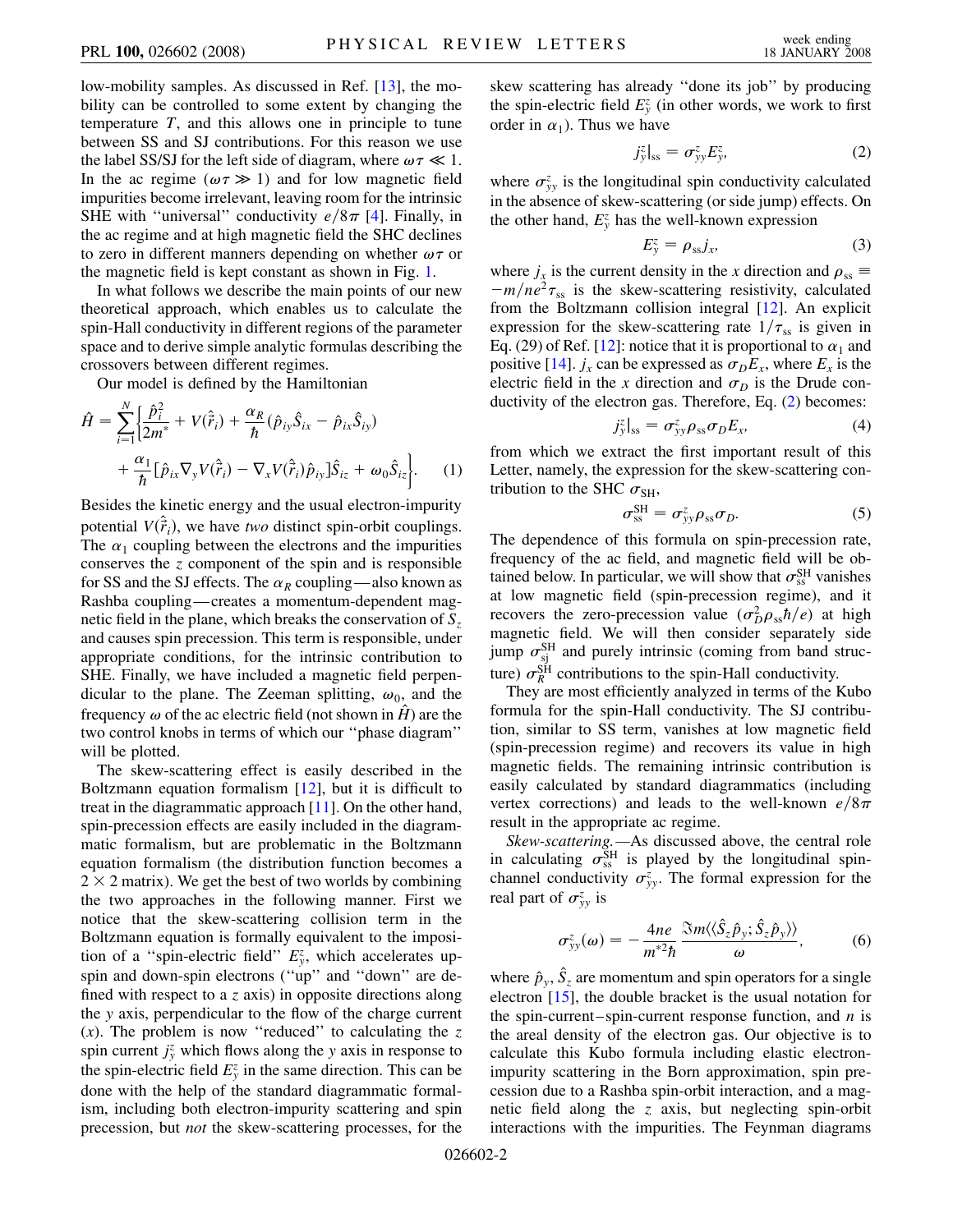<span id="page-2-0"></span>
$$
p_{\gamma}S_{z}
$$
  $\bigcirc$   $p_{\gamma}S_{z}$  =  $\bigcirc$  +  $\bigcirc$  +  $\bigcirc$  +  $\bigcirc$  + ...

FIG. 2. Diagrammatic representation of ladder approximation to calculate the spin-channel conductivity.

for  $\sigma_{yy}^z(\omega)$ , to the desired level of accuracy, are shown in Fig. [2.](#page-2-0) The solid lines represent  $2 \times 2$  Green's functions including Rashba spin-orbit coupling, magnetic field, and a diagonal disorder self-energy  $(i/2\tau)$ sgn  $(\omega)$ , where  $1/\tau$  is the elastic scattering rate:

$$
\hat{G}(p,\omega) = \frac{\omega - \epsilon_p + \vec{h}_p \hat{\vec{S}} + \frac{i}{2\tau} \text{sgn}(\omega)}{[\omega - \epsilon_p + \frac{i}{2\tau} \text{sgn}(\omega)]^2 - h_p^2/4}.
$$
 (7)

Here  $\vec{h}_p = (\alpha_R k_y, -\alpha_R k_x, \omega_0)$  combines the Rashba inplane field (*x* and *y* components) and the magnetic field along the *z* axis in a single effective field. The dashed lines are electron-impurity interactions (averaged over disorder), and there are spin-current operators  $p_y S_z$  at the vertices. The empty bubble, calculated by the standard procedure with  $\alpha_R k_F$ ,  $\omega_0$ , and  $1/\tau$  all much smaller than the Fermi energy, is

<span id="page-2-1"></span>
$$
\sigma_{yy}^z(\omega)|_{\text{bubble}} \simeq \frac{\hbar}{e} \frac{\sigma_D}{1 + (\omega \tau)^2} \frac{1 + \omega_0^2 \tau^2}{1 + \Omega^2 \tau^2},\tag{8}
$$

where  $\sigma_D = ne^2\tau/m^*$  is the Drude conductivity and  $\Omega =$  $(\alpha_R k_F)^2 + \omega_0^2$  $\overline{a}$ is the spin-precession frequency. Equation  $(8)$  $(8)$  suggests that the spin-channel conductivity is similar to the ordinary Drude conductivity, only somewhat reduced by precession about the in-plane Rashba field. The inclusion of vertex corrections changes the result drastically. The sum of the ladder diagrams produces a "dressed" spin-current vertex  $\hat{\Lambda}^z$  of the form:

$$
\hat{\Lambda}_{y}^{z} = \hat{p}_{y}\hat{S}_{z} - \frac{\alpha_{R}k_{F}^{2}[(\omega_{0}\tau)\hat{S}_{x} - (1 - i\omega\tau)\hat{S}_{y}]}{\alpha_{R}^{2}k_{F}^{2}\tau - 2\Omega^{2}\tau(1 - i\omega\tau)}.
$$
 (9)

<span id="page-2-2"></span>Including  $\hat{\Lambda}^z_y$  in the calculation of the spin-channel conductivity we get

$$
\sigma_{yy}^z(\omega) = \frac{2\hbar\sigma_D}{e} \frac{\cos^2\delta(1+\cos^2\delta)}{(1+\cos^2\delta)^2 + 4\omega^2\tau^2},\qquad(10)
$$

where  $\cos \delta = \frac{\omega_0}{\Omega}$  is the cosine of the angle between the external magnetic field and the full effective magnetic field  $\Omega$ . While Eq. [\(10\)](#page-2-2) reduces to the empty-bubble result in the limit  $\omega_0 \gg \alpha_R k_F$ , its most striking feature is that it vanishes identically (i.e., at all frequencies) in the opposite limit  $\omega_0 \ll \alpha_R k_F$ . In other words, the spin-channel conductivity is zero in the absence of an external magnetic field, as long as an infinitesimal spin-precession rate  $\alpha_R k_F$ is present. Accordingly, the skew-scattering spin-Hall conductivity from Eq.  $(5)$  is  $[16]$  $[16]$ 

$$
\sigma_{\rm ss}^{\rm SH} = \frac{2\hbar\sigma_D^2 \rho_{\rm ss}}{e} \frac{\cos^2\delta(1 + \cos^2\delta)}{(1 + \cos^2\delta)^2 + 4\omega^2\tau^2} \tag{11}
$$

which vanishes in the absence of an external magnetic field and recovers the value  $\sigma_D^2 \rho_{ss} \hbar / e$  for strong magnetic fields. The vanishing of the spin conductivity is a peculiar feature of the linear Rashba model, in which the spin current  $\hat{p}_y \hat{S}_z$  is proportional to the time derivative of  $\hat{S}_y$ :  $\hat{p}_y \hat{S}_z = -\hat{S}_y/\alpha_R$ . The expectation value of a time derivative must vanish at zero frequency. This is the same reason which causes the vanishing of the Rashba spin-Hall conductivity in the dc limit.

*Side jump.*—In a recent Letter [[13](#page-3-7)] we have shown how to identify the SJ contribution in the Kubo linear response formalism. We perturb the Hamiltonian ([1\)](#page-1-2) with a uniform electric field of frequency  $\omega$  in the *x* direction. After a series of manipulations, which have been described in Ref. [[13](#page-3-7)], we arrive at the following Kubo formula for SHC:

<span id="page-2-7"></span>
$$
\sigma_{yx}^{\text{SH}}(\omega) = \frac{ne}{im^*\omega} \Biggl( \Biggl\langle \Biggl\langle \hat{p}_y \hat{S}_z; \frac{\hat{p}_x}{m^*} - \frac{\alpha_R}{\hbar} \hat{S}_y \Biggr\rangle \Biggr\rangle \Biggr) + \frac{\alpha_1 ne}{2im^*\omega} \Biggl( \frac{4 \langle \langle \hat{p}_y \hat{S}_z; \nabla_y V(\hat{r}) \hat{S}_z \rangle \rangle}{\hbar^2} - \langle \langle \nabla_x V(\hat{r}); \hat{p}_x \rangle \rangle \Biggr).
$$
(12)

The first term on the right-hand side produces SS as well as possible ''intrinsic'' contributions which are discussed in next section. The second line of this equation, which explicitly shows a dependence on  $\alpha_1$ , is responsible for the SJ contribution [[17](#page-3-12)], denoted  $\sigma_{si}^{SH}$ . We now focus on this contribution. Using the Heisenberg equation of motion for the momentum operator  $\dot{\hat{p}}_{ix} = -\nabla_x V(\hat{\vec{r}}_i)$  in zero order in  $\alpha_1$  (because SJ terms are already explicitly linear in  $\alpha_1$ ), we rewrite the SJ contribution as

<span id="page-2-3"></span>
$$
\sigma_{sj}^{SH}(\omega) = \frac{e\alpha_1 n}{2im^*\omega} \left[ \langle \langle \hat{p}_x; \hat{p}_x \rangle \rangle - \frac{4 \langle \langle \hat{p}_y \hat{S}_z; \hat{p}_y \hat{S}_z \rangle \rangle}{\hbar^2} \right]. \quad (13)
$$

In the first term in the square brackets we apply the standard rule of integration, which allows us to replace  $\hat{p}_x/i\omega$  by  $-\hat{p}_x$  and rewrite it (its real part) as:

<span id="page-2-5"></span>
$$
\frac{\alpha_1 en}{2im^* \omega} \langle \langle \hat{p}_x; \hat{p}_x \rangle \rangle = \frac{-\alpha_1 ne}{2m^*} \langle \langle \hat{p}_x, \hat{p}_x \rangle \rangle = \frac{\alpha_1 ne}{2(1 + \omega^2 \tau^2)},
$$
\n(14)

where the last equality follows from the well-known form of the current-current response function in a weakly disordered system. The second term in the square brackets of Eq.  $(13)$  $(13)$  $(13)$  can be rewritten as follows:

<span id="page-2-4"></span>
$$
-\frac{1}{i\omega}\langle\langle \hat{p}_y \hat{S}_z; \dot{\hat{p}}_y \hat{S}_z \rangle\rangle = -\frac{1}{i\omega}\langle\langle \hat{p}_y \hat{S}_z; \frac{d}{dt}(\hat{p}_y \hat{S}_z) - \hat{p}_y \dot{\hat{S}}_z \rangle\rangle.
$$
\n(15)

Applying again the integration formula, the first term of Eq. ([15](#page-2-4)) yields [\[18\]](#page-3-13):

<span id="page-2-6"></span>
$$
\frac{-2en\alpha_1}{m^*}\langle\langle\hat{p}_y\hat{S}_z;\hat{p}_y\hat{S}_z\rangle\rangle = \frac{e\alpha_1n}{2}\frac{\cos^2\delta(1+\cos^2\delta)^2}{(1+\cos^2\delta)^2+4\omega^2\tau^2}.
$$
\n(16)

In the absence of spin precession (i.e., for  $\omega_0 \gg \alpha_R k_F$ ,  $\cos \delta \approx 1$ ) and for zero frequency the contributions [\(14\)](#page-2-5) and [\(16\)](#page-2-6) add up to the "usual" SJ conductivity  $\alpha_1 n e$  of